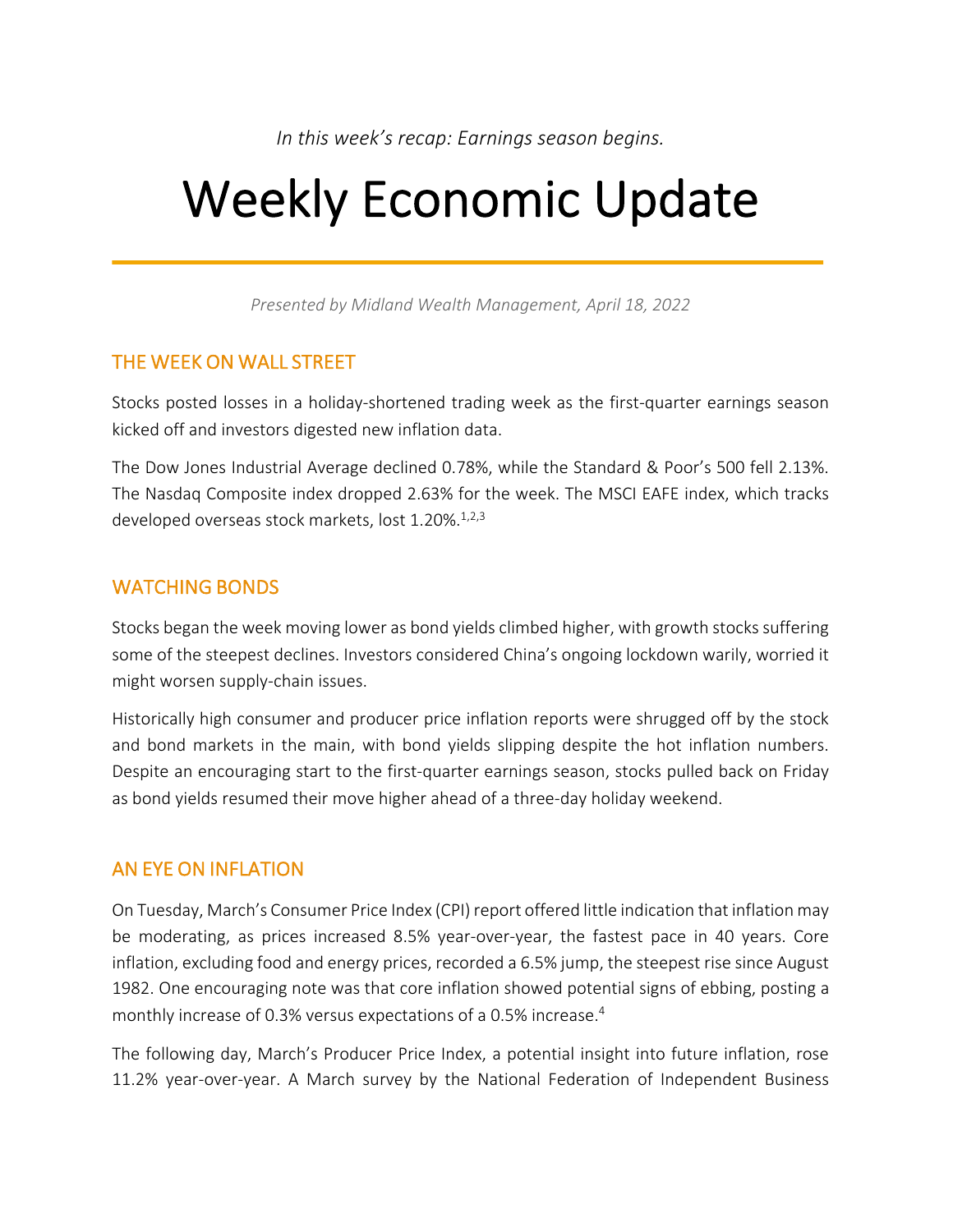released earlier in the week, indicated that half of the respondents were likely to raise prices in the next three months. 5

#### TIP OF THE WEEK



*Self-employed? Have your accountant look at your balance sheet and profit-andloss statement before the year ends. Some tax-saving strategies may come to mind, and an up-to-date set of books means less work for your tax preparer.*

## THE WEEK AHEAD: KEY ECONOMIC DATA

Tuesday: Housing Starts.

Wednesday: Existing Home Sales.

Thursday: Jobless Claims. Index of Leading Economic Indicators.

Friday: Purchasing Managers' Index (PMI) Composite Flash.

Source: Econoday, April 14, 2022

The Econoday economic calendar lists upcoming U.S. economic data releases (including key economic indicators), Federal Reserve policy meetings, and speaking engagements of Federal Reserve officials. The content is developed from sources believed to be providing accurate information. The forecasts or forward-looking statements are based on assumptions and may not materialize. The forecasts also are subject to revision.

## THE WEEK AHEAD: COMPANIES REPORTING EARNINGS

Monday: Bank of America Corporation (BAC), J.B. Hunt Transport Services, Inc. (JBHT).

Tuesday: Netflix, Inc. (NFLX), Johnson & Johnson (JNJ), International Business Machines Corporation (IBM), Lockheed Martin Corporation (LMT), Prologis, Inc. (PLD).

Wednesday: Tesla, Inc. (TSLA), The Procter & Gamble Company (PG), Lam Research Corporation (LRCX), CSX Corporation (CSX).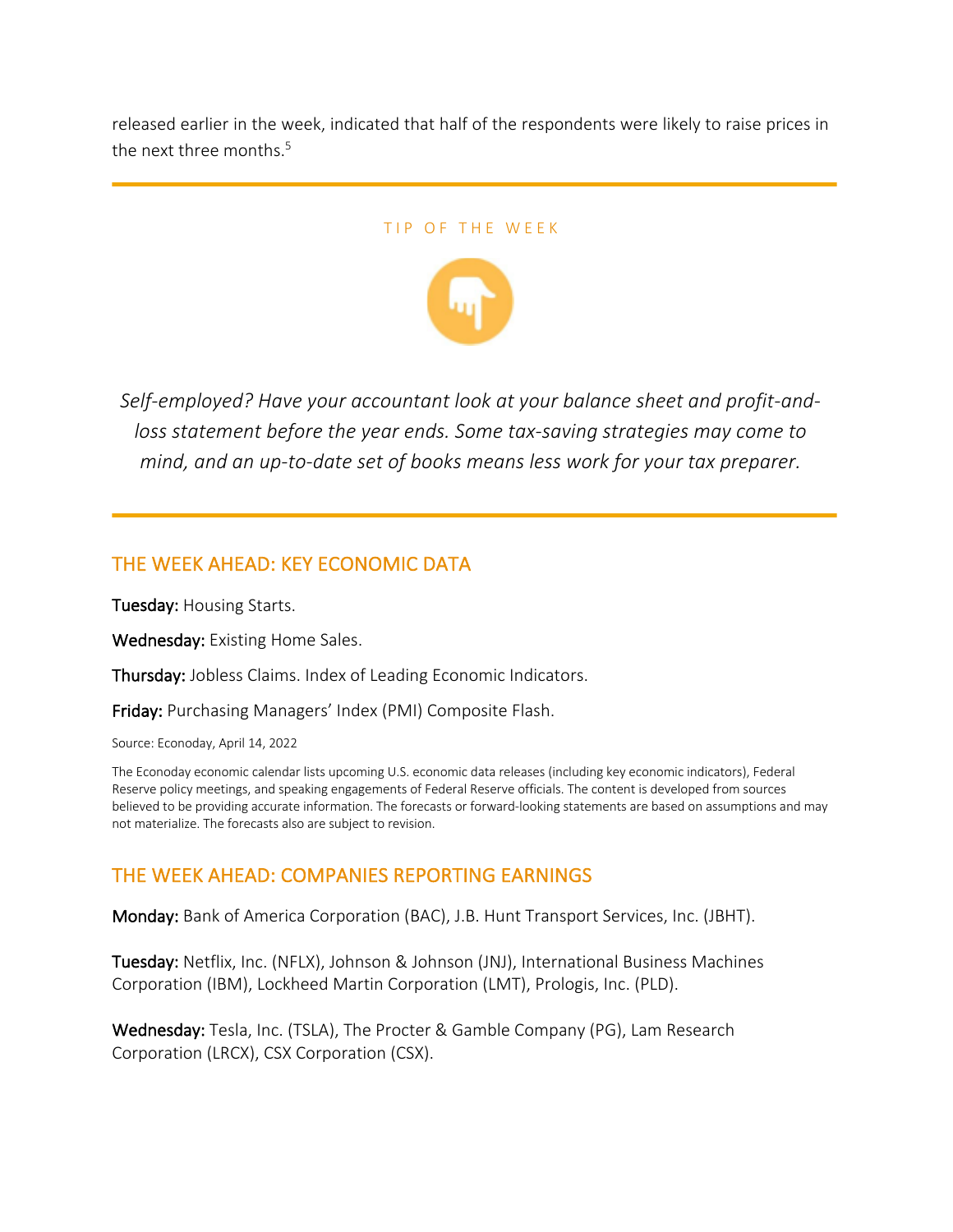Thursday: AT&T, Inc. (T), United Airlines Holdings, Inc. (UAL), Snap, Inc. (SNAP), Blackstone, Inc. (BX), Union Pacific Corporation (UNP), Dow, Inc. (DOW).

Friday: Verizon Communications, Inc. (VZ), American Express Company (AXP), KimberlyClark Corporation (KMB).

Source: Zacks, April 14, 2022

Companies mentioned are for informational purposes only. It should not be considered a solicitation for the purchase or sale of the securities. Investing involves risks, and investment decisions should be based on your own goals, time horizon, and tolerance for risk. The return and principal value of investments will fluctuate as market conditions change. When sold, investments may be worth more or less than their original cost. Companies may reschedule when they report earnings without notice.

#### QUOTE OF THE WEEK



# *"You can't use up creativity. The more you use, the more you have."*

*MAYA ANGELOU*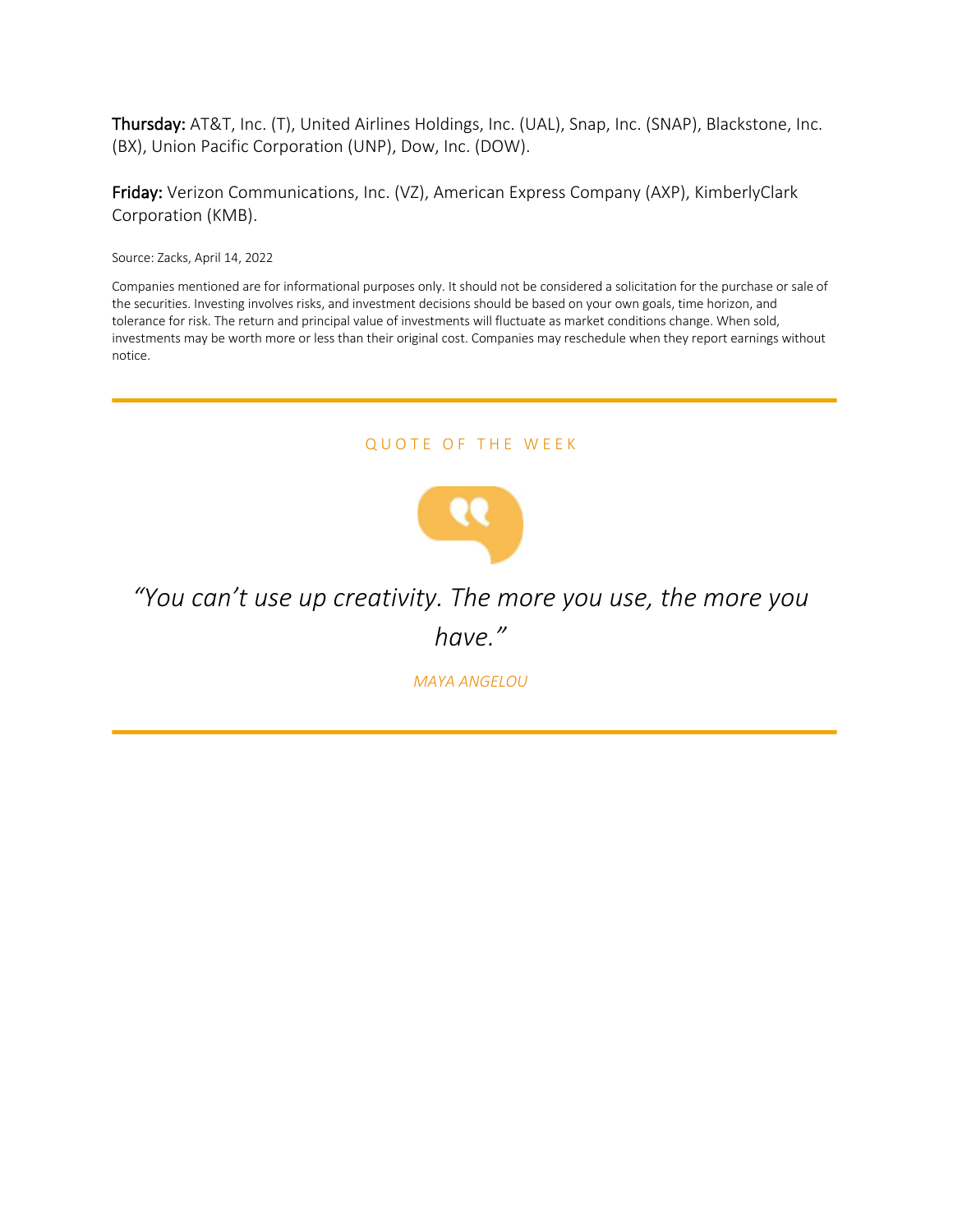| <b>Market Index</b> | <b>Close</b> | <b>Week</b> | $Y-T-D$   |
|---------------------|--------------|-------------|-----------|
| <b>DJIA</b>         | 34,451.23    | $-0.78%$    | $-5.19%$  |
| <b>NASDAQ</b>       | 13,351.08    | $-2.63%$    | $-14.66%$ |
| <b>MSCI-EAFE</b>    | 2,113.90     | $-1.20%$    | $-9.51%$  |
| <b>S&amp;P 500</b>  | 4,392.59     | $-2.13%$    | $-7.84%$  |



|            | <b>Treasury</b> | <b>Close</b> | <b>Week</b> | l Y-T-D  |
|------------|-----------------|--------------|-------------|----------|
| <u>en </u> | 10-Year Note    | 2.83%        | $+0.11%$    | $+1.31%$ |

Sources: The Wall Street Journal, April 14, 2022; Treasury.gov, April 14, 2022 Weekly performance for the Dow Jones Industrial Average, Standard & Poor's 500 Index, and NASDAQ Composite Index is measured from the close of trading on Friday, April 8, to Thursday, April 14, close. Weekly performance for the MSCI-EAFE is measured from Friday, April 8, open to Wednesday, April 13, close. Weekly and year-to-date 10-year Treasury note yield are expressed in basis points.

#### THE WEEKLY RIDDLE



# *How much dirt is in a 2-foot diameter hole that is 4 feet deep?*

*LAST WEEK'S RIDDLE: When you take away the whole from this, you still have some leftover. What is it?*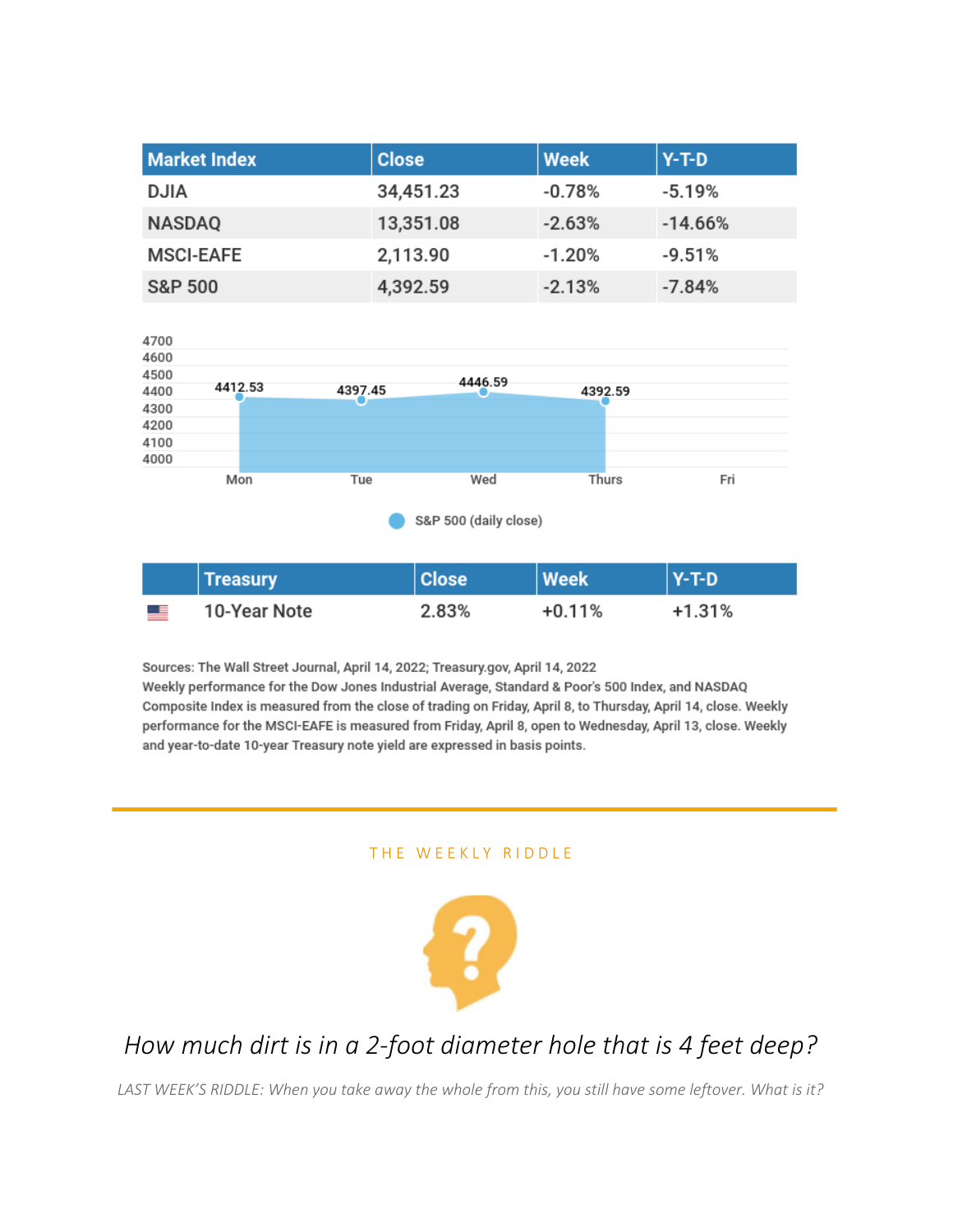#### Midland Wealth Management may be reached at 1-888-637-2120 or midlandsb.com/wealthmanagement.

#### Please mark wealthmanagement@mkt-midlandsb.com as an approved sender in your email to receive our communications.

Midland Wealth Management is a trade name used by Midland States Bank and its subsidiary Midland Trust Company. Investments are not insured by the FDIC or any other government agency, are not deposits or obligations of the bank, are not guaranteed by the bank or any federal government agency, and are subject to risks, including the possible loss of principal.

Investing involves risks, and investment decisions should be based on your own goals, time horizon, and tolerance for risk. The return and principal value of investments will fluctuate as market conditions change. When sold, investments may be worth more or less than their original cost.

The forecasts or forward-looking statements are based on assumptions, may not materialize, and are subject to revision without notice.

The market indexes discussed are unmanaged, and generally, considered representative of their respective markets. Index performance is not indicative of the past performance of a particular investment. Indexes do not incur management fees, costs, and expenses. Individuals cannot directly invest in unmanaged indexes. Past performance does not guarantee future results.

The Dow Jones Industrial Average is an unmanaged index that is generally considered representative of large-capitalization companies on the U.S. stock market. Nasdaq Composite is an index of the common stocks and similar securities listed on the NASDAQ stock market and is considered a broad indicator of the performance of technology and growth companies. The MSCI EAFE Index was created by Morgan Stanley Capital International (MSCI) and serves as a benchmark of the performance of major international equity markets, as represented by 21 major MSCI indexes from Europe, Australia, and Southeast Asia. The S&P 500 Composite Index is an unmanaged group of securities that are considered to be representative of the stock market in general.

U.S. Treasury Notes are guaranteed by the federal government as to the timely payment of principal and interest. However, if you sell a Treasury Note prior to maturity, it may be worth more or less than the original price paid. Fixed income investments are subject to various risks including changes in interest rates, credit quality, inflation risk, market valuations, prepayments, corporate events, tax ramifications and other factors.

International investments carry additional risks, which include differences in financial reporting standards, currency exchange rates, political risks unique to a specific country, foreign taxes and regulations, and the potential for illiquid markets. These factors may result in greater share price volatility.

Please consult your financial professional for additional information.

This content is developed from sources believed to be providing accurate information. The information in this material is not intended as tax or legal advice. Please consult legal or tax professionals for specific information regarding your individual situation. This material was developed and produced by FMG Suite to provide information on a topic that may be of interest. FMG is not affiliated with the named representative, financial professional, Registered Investment Advisor, Broker-Dealer, nor state- or SEC-registered investment advisory firm. The opinions expressed and material provided are for general information, and they should not be considered a solicitation for the purchase or sale of any security.

Copyright 2022 FMG Suite.

CITATIONS:

1. The Wall Street Journal, April 14, 2022

2. The Wall Street Journal, April 14, 2022

3. The Wall Street Journal, April 14, 2022